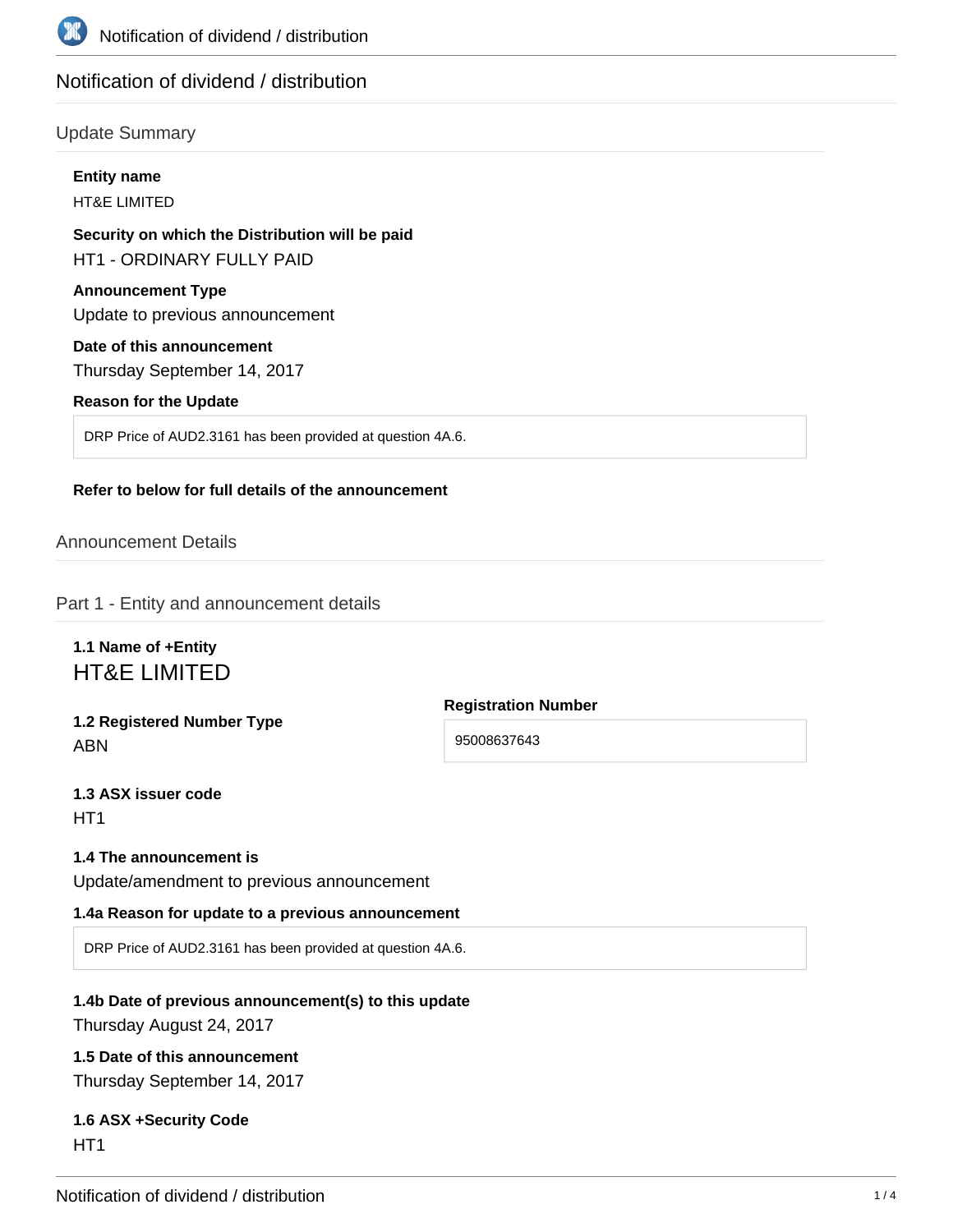

# **ASX +Security Description** ORDINARY FULLY PAID

Part 2A - All dividends/distributions basic details

**2A.1 Type of dividend/distribution Ordinary** 

**2A.2 The Dividend/distribution:**

relates to a period of six months

## **2A.3 The dividend/distribution relates to the financial reporting or payment period ending ended/ending (date)**

Friday June 30, 2017

**2A.4 +Record Date** Monday September 4, 2017

**2A.5 Ex Date** Friday September 1, 2017

**2A.6 Payment Date** Friday September 29, 2017

**2A.7 Are any of the below approvals required for the dividend/distribution before business day 0 of the timetable?**

- **•** Security holder approval
- **Court approval**
- **Lodgement of court order with +ASIC**
- **ACCC approval**
- **FIRB approval**
- **Another approval/condition external to the entity required before business day 0 of the timetable for the dividend/distribution.**

No

**2A.8 Currency in which the dividend/distribution is made ("primary currency")**

AUD - Australian Dollar

**2A.9 Total dividend/distribution payment amount per +security (in primary currency) for all dividends/distributions notified in this form** AUD 0.03000000

**2A.10 Does the entity have arrangements relating to the currency in which the dividend/distribution is paid to securityholders that it wishes to disclose to the market?** No

**2A.11 Does the entity have a securities plan for dividends/distributions on this +security?**

We have a Dividend/Distribution Reinvestment Plan (DRP)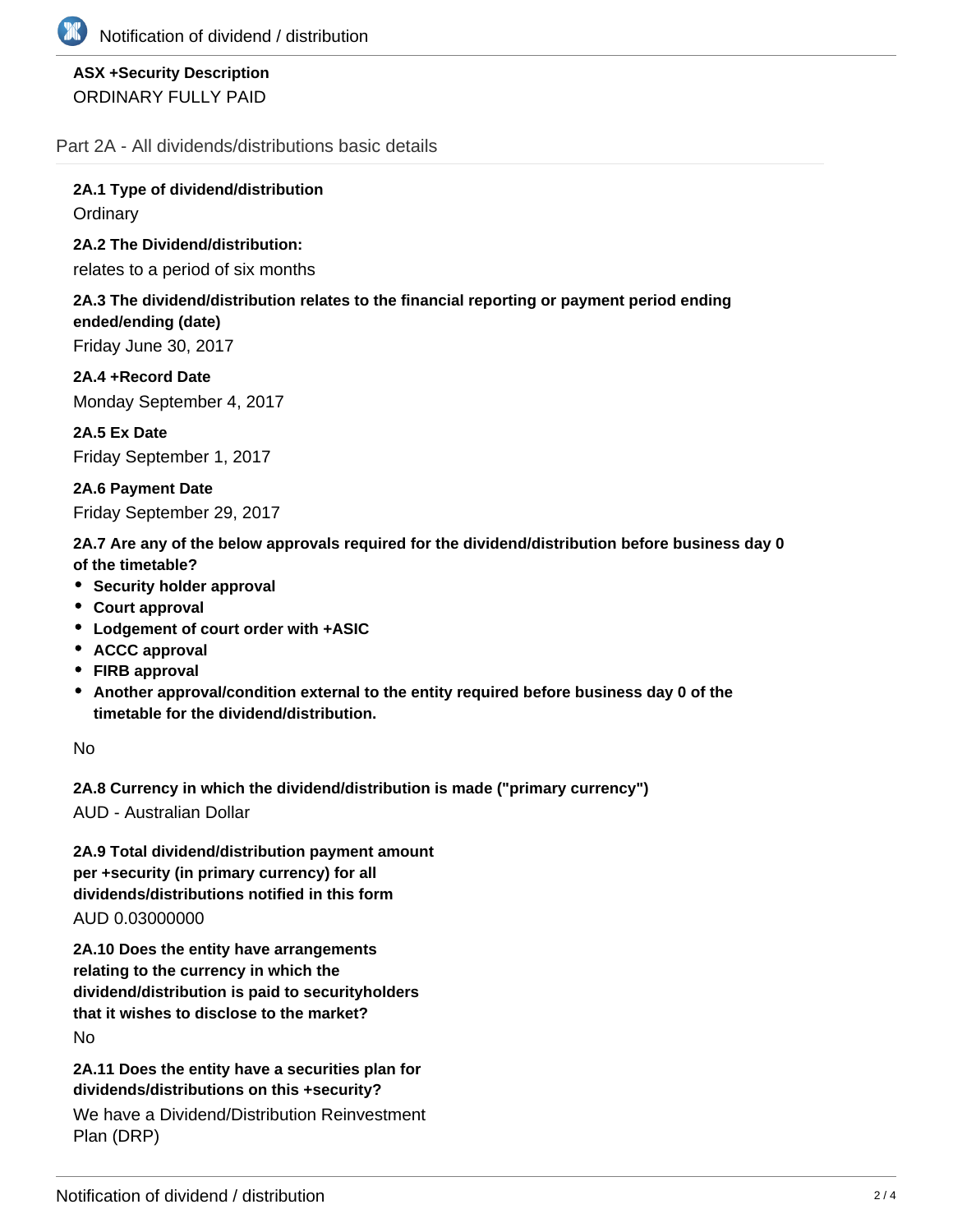| 2A.11a If the +entity has a DRP, is the DRP<br>applicable to this dividend/distribution?<br>Yes                                    | 2A.11a(i) DRP Status in respect of this<br>dividend/distribution<br><b>Full DRP</b>  |
|------------------------------------------------------------------------------------------------------------------------------------|--------------------------------------------------------------------------------------|
| 2A.12 Does the +entity have tax component<br>information apart from franking?<br>No                                                |                                                                                      |
| Part 3A - Ordinary dividend/distribution                                                                                           |                                                                                      |
| 3A.1 Is the ordinary dividend/distribution<br>estimated at this time?<br><b>No</b>                                                 | 3A.1a Ordinary dividend/distribution estimated<br>amount per +security<br><b>AUD</b> |
| 3A.1b Ordinary Dividend/distribution amount per<br>security<br>AUD 0.03000000                                                      |                                                                                      |
| 3A.2 Is the ordinary dividend/distribution<br>franked?<br>Yes                                                                      | 3A.2a Is the ordinary dividend/distribution fully<br>franked?<br>Yes                 |
| 3A.3 Percentage of ordinary<br>dividend/distribution that is franked<br>100.0000 %                                                 | 3A.3a Applicable corporate tax rate for franking<br>credit (%)<br>30.0000 %          |
| 3A.4 Ordinary dividend/distribution franked<br>amount per +security<br>AUD 0.03000000                                              | 3A.5 Percentage amount of dividend which is<br>unfranked<br>0.0000 %                 |
| 3A.6 Ordinary dividend/distribution unfranked<br>amount per +security excluding conduit foreign<br>income amount<br>AUD 0.00000000 |                                                                                      |
| 3A.7 Ordinary dividend/distribution conduit<br>foreign income amount per security<br>AUD 0.00000000                                |                                                                                      |
| Part 4A - +Dividend reinvestment plan (DRP)                                                                                        |                                                                                      |
| 4A.1 What is the default option if +security holders do not indicate whether they want to<br>participate in the DRP?               |                                                                                      |
| Do not participate in DRP (i.e. cash payment)                                                                                      |                                                                                      |
| 4A.2 Last date and time for lodgement of<br>election notices to share registry under DRP<br>Tuesday September 5, 2017 17:00:00     | 4A.3 DRP discount rate<br>0.0000%                                                    |
| 4A.4 Period of calculation of reinvestment price                                                                                   |                                                                                      |
| <b>Start Date</b>                                                                                                                  | <b>End Date</b>                                                                      |

Monday September 11, 2017